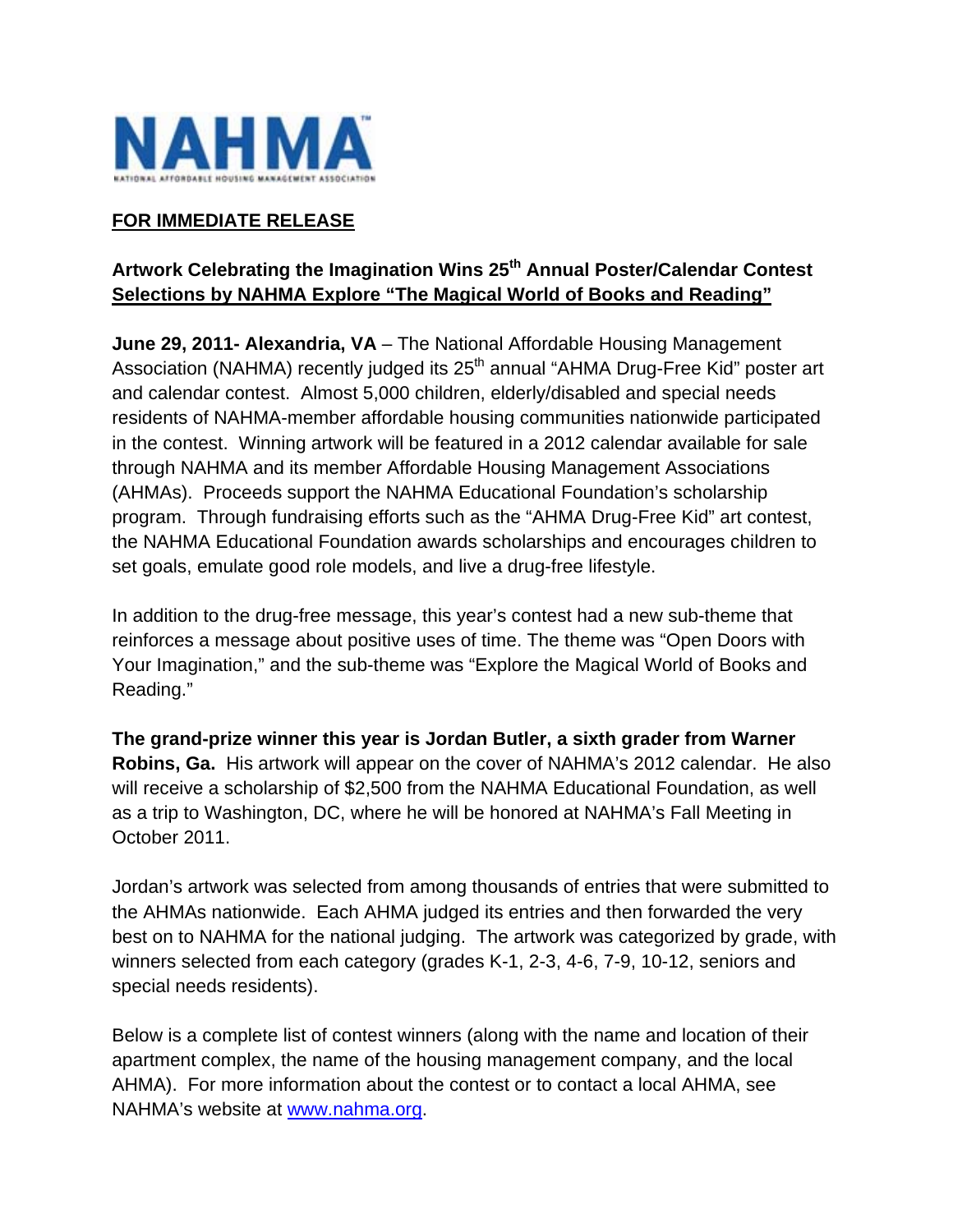### **Grand-Prize Winner**

 Jordan Butler, Grade 6, Randall Heights Apts., Warner Robins, GA, Hallmark Mgmt., SAHMA

#### **Winners:**

- Adaw Bagat, Grade 10, Paradise Valley, Phoenix, AZ, Biltmore Properties, AHMA Pacific Southwest
- Abimbola Bolarinwa, Grade 2, Oak Court Apts., Palo Alto, CA, Palo Alto Housing Corp., NCNH
- Marian Daniels, Senior, Labelle Towers, Highland Park, MI, CSI Support & Development Services, MAHMA
- Zudarius Glass, Grade 2, North Hills Manor, Meridian, MS, Interstate Realty Mgmt., SAHMA
- Makayla Mason, Grade 4, Stratton Hill Park Apts., Worcester, MA, Corcoran Mgmt., NEAHMA
- Carol Matthews, Senior, St. Francis Manor, Sacramento, CA, Eugene Berger Management Company, NCNH
- Emari Moody, Grade 1, North Hills Manor, Meridian, MS, Interstate Realty Mgmt., SAHMA
- Greg Moore, Grade 12, The Fairways, Worcester, MA, First Realty Mgmt., NEAHMA
- Miranda Morgan, Grade 7, Bay Village Apts., Fall River, MA, First Realty Mgmt., NEAHMA
- Setbonyem Quire, Grade 9, Oxford Gardens, Providence, RI, First Realty Mgmt., NEAHMA
- Bette Shapiro, Senior, Ocean Park Villas, Santa Monica, CA, G & K Mgmt., AHMA Pacific Southwest
- Jonathan Tucker, Grade 12, Council Groves Apts., Missoula, MT, Tamarack Property Mgmt., Rocky AHMA
- Eugene Weasel, Jr., Grade 9, Council Groves Apts., Missoula, MT, Tamarack Property Mgmt., Rocky AHMA

## **Honorable Mentions:**

 Passone Nettles, Grade 11, Rolling Hills, Pottstown, PA, Interstate Realty Mgmt., PennDel AHMA